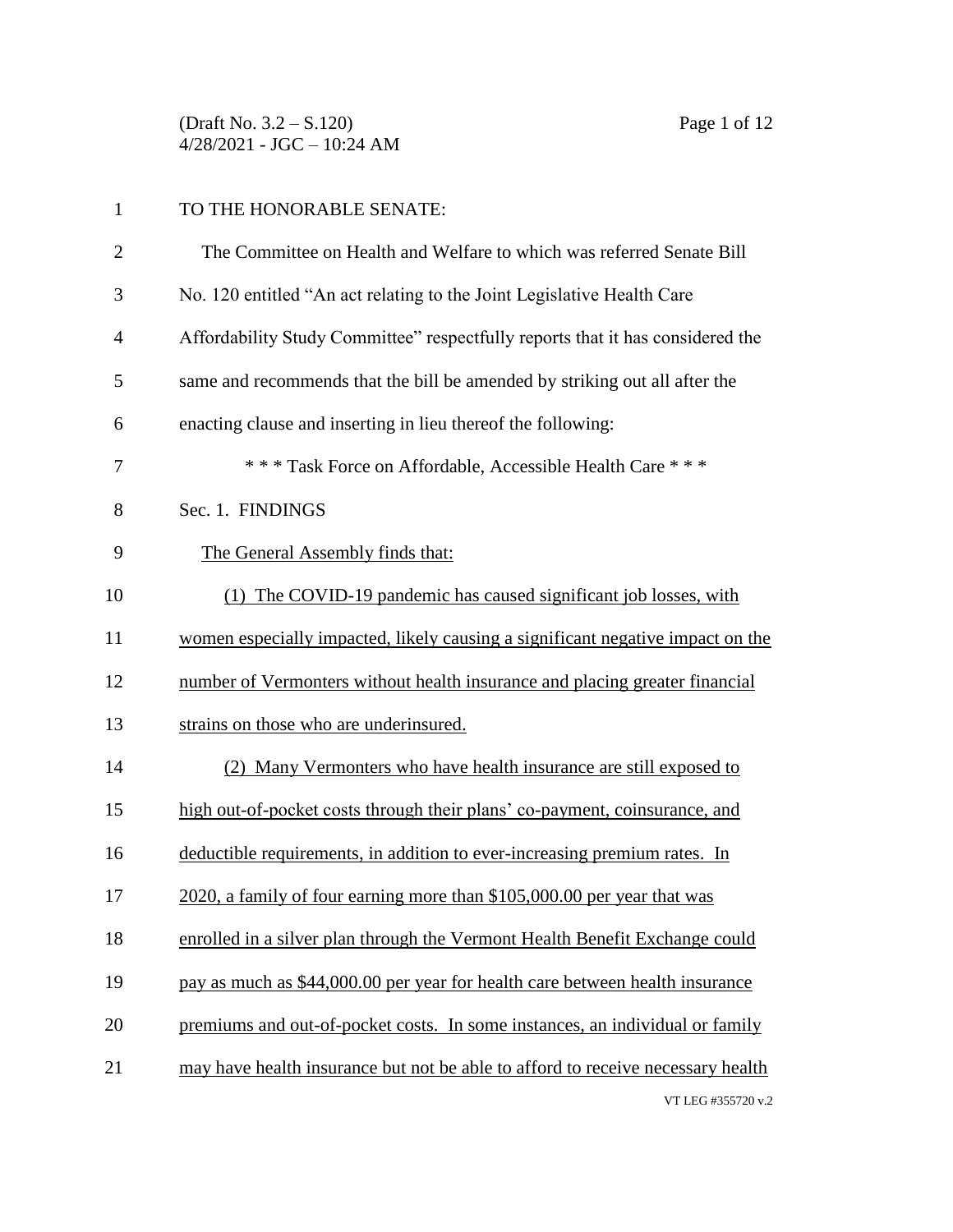(Draft No. 3.2 – S.120) Page 2 of 12 4/28/2021 - JGC – 10:24 AM

| $\mathbf{1}$   | care services because of the out-of-pocket costs associated with their plan.       |  |  |  |
|----------------|------------------------------------------------------------------------------------|--|--|--|
| $\overline{2}$ | Others who lack coverage or who are underinsured and receive necessary             |  |  |  |
| 3              | health care services find themselves saddled with substantial medical debt.        |  |  |  |
| 4              | (3) The ever-increasing cost of prescription drugs continues to                    |  |  |  |
| 5              | significantly increase the cost of health insurance and limit individuals' ability |  |  |  |
| 6              | to access care and treatment.                                                      |  |  |  |
| 7              | (4) Employers across the State, including local municipalities and                 |  |  |  |
| 8              | school districts, small businesses, and community organizations, face              |  |  |  |
| 9              | significant and persistent budget pressures due to the increasing cost of health   |  |  |  |
| 10             | care coverage for their employees.                                                 |  |  |  |
| 11             | (5) Hundreds of Vermonters lack access to any health insurance                     |  |  |  |
| 12             | coverage due to their citizenship or immigration status, and many younger          |  |  |  |
| 13             | adults cannot afford to purchase adequate health insurance coverage.               |  |  |  |
| 14             | (6) Vermont is facing a significant shortage of health care providers,             |  |  |  |
| 15             | especially primary care physicians and nursing professionals, in many areas of     |  |  |  |
| 16             | the State.                                                                         |  |  |  |
| 17             | (7) The Biden Administration has indicated interest in using its                   |  |  |  |
| 18             | demonstration and waiver authorities to partner with states to pursue certain      |  |  |  |
| 19             | reforms that cannot be accomplished through Congress. The Administration           |  |  |  |
| 20             | has signaled that it may be open to working with interested states to test         |  |  |  |
| 21             | strategies such as an expanded public option for health coverage.                  |  |  |  |
|                |                                                                                    |  |  |  |

VT LEG #355720 v.2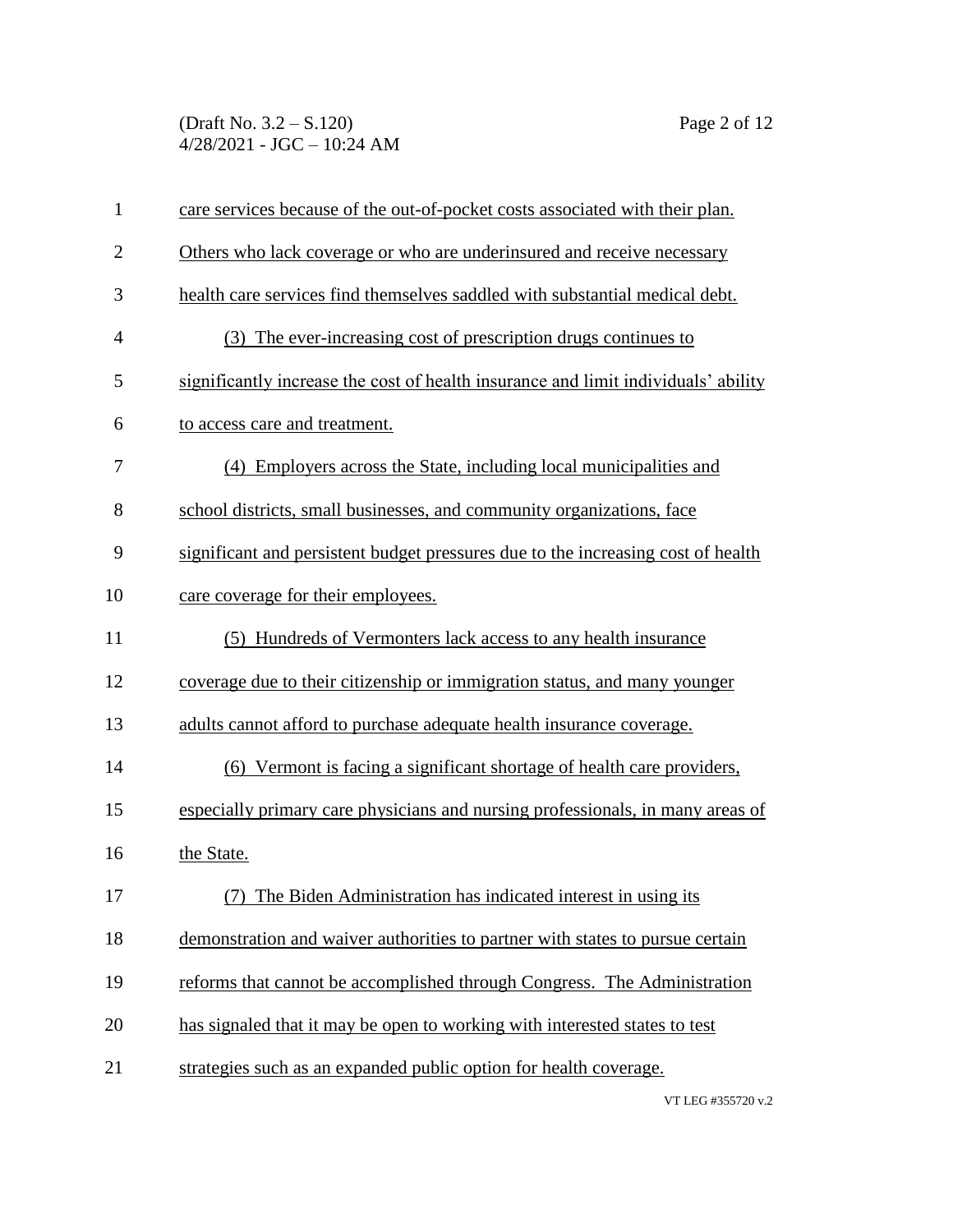(Draft No. 3.2 – S.120) Page 3 of 12 4/28/2021 - JGC – 10:24 AM

| $\mathbf{1}$   | Sec. 2. TASK FORCE ON AFFORDABLE, ACCESSIBLE HEALTH                             |
|----------------|---------------------------------------------------------------------------------|
| $\overline{2}$ | <b>CARE; REPORT</b>                                                             |
| 3              | (a) Creation. There is created the Task Force on Affordable, Accessible         |
| 4              | Health Care to explore opportunities to make health care more affordable for    |
| 5              | Vermont residents and employers.                                                |
| 6              | (b) Membership. The Task Force shall be composed of the following six           |
| 7              | members:                                                                        |
| 8              | (1) three current members of the House of Representatives, not all from         |
| 9              | the same political party, who shall be appointed by the Speaker of the House;   |
| 10             | and                                                                             |
| 11             | (2) three current members of the Senate, not all from the same political        |
| 12             | party, who shall be appointed by the Committee on Committees.                   |
| 13             | (c) Powers and duties. The Task Force shall explore opportunities to make       |
| 14             | health care, including prescription drugs, more affordable for Vermont          |
| 15             | residents and employers, including identifying potential opportunities to       |
| 16             | leverage federal flexibility and financing and to expand existing public health |
| 17             | care programs. The Task Force shall consider the following, keeping in mind     |
| 18             | the principles for health care reform enacted in 2020 Acts and Resolves No. 48  |
| 19             | and codified at 18 V.S.A. § 9371:                                               |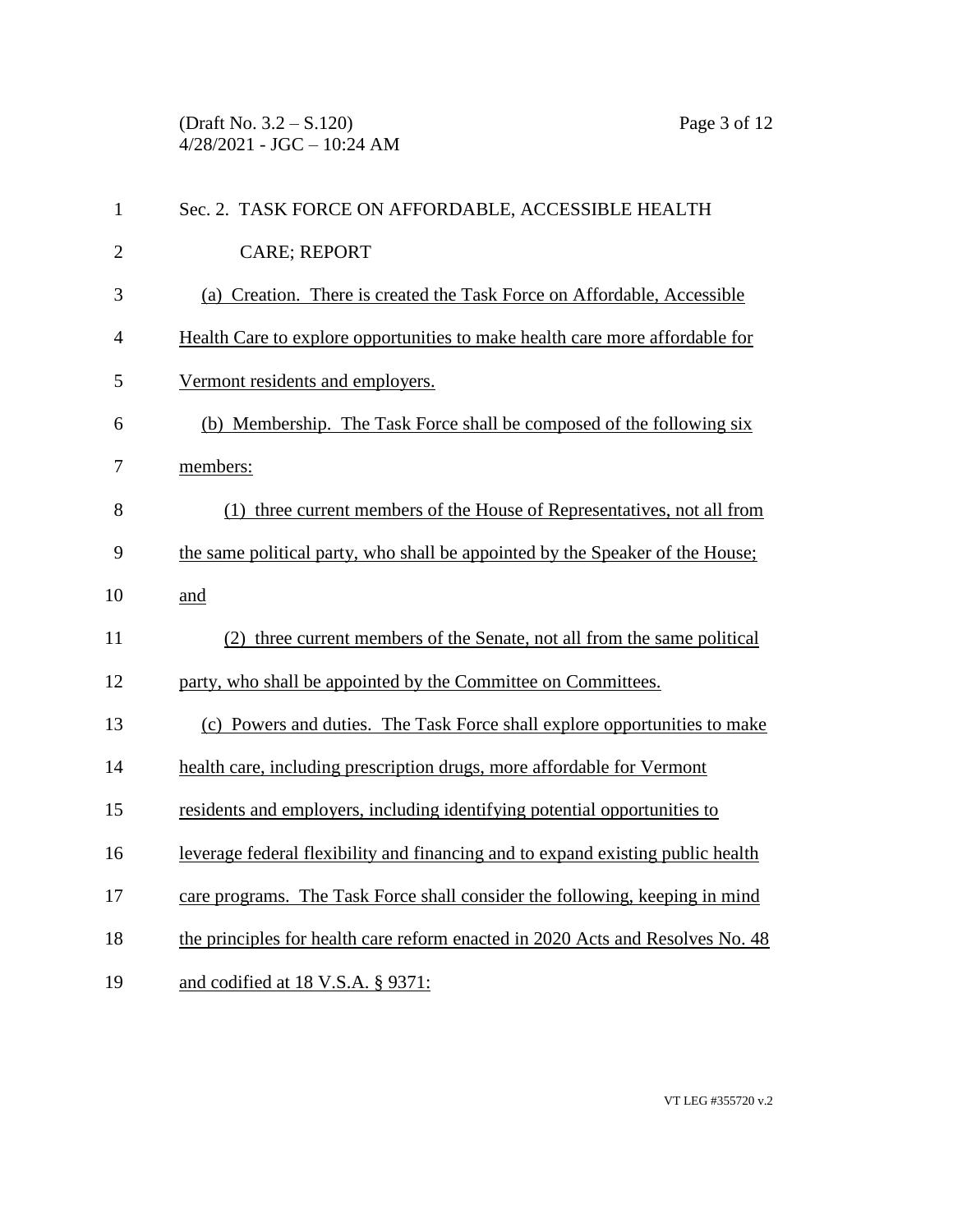## (Draft No. 3.2 – S.120) Page 4 of 12 4/28/2021 - JGC – 10:24 AM

| $\mathbf{1}$   | (1) the long-term trends in out-of-pocket costs in Vermont in individual         |  |  |  |
|----------------|----------------------------------------------------------------------------------|--|--|--|
| $\overline{2}$ | and small group health insurance plans and in large group health insurance       |  |  |  |
| 3              | plans;                                                                           |  |  |  |
| $\overline{4}$ | (2) how Vermont's current health care system is impacting Vermont                |  |  |  |
| 5              | residents and businesses and their access to affordable health care;             |  |  |  |
| 6              | (3) the extent to which Vermont's uninsured rate may have increased              |  |  |  |
| 7              | during the COVID-19 pandemic and the specific causes of any such increase;       |  |  |  |
| 8              | (4) opportunities to decrease health care disparities, especially those          |  |  |  |
| 9              | highlighted by the COVID-19 pandemic and those attributable to a lack of         |  |  |  |
| 10             | access to affordable health care services;                                       |  |  |  |
| 11             | (5) the findings and recommendations from previous studies and                   |  |  |  |
| 12             | analyses relating to the affordability of health care coverage in Vermont; and   |  |  |  |
| 13             | (6) opportunities made available by the Biden Administration to expand           |  |  |  |
| 14             | access to affordable health care through existing public health care programs or |  |  |  |
| 15             | through the creation of new or expanded public option programs, including the    |  |  |  |
| 16             | potential for expanding Medicare to cover individuals between 50 and 64 years    |  |  |  |
| 17             | of age and for expanding Vermont's Dr. Dynasaur program to cover                 |  |  |  |
| 18             | individuals up to 26 years of age to align with the young adult coverage under   |  |  |  |
| 19             | the Affordable Care Act.                                                         |  |  |  |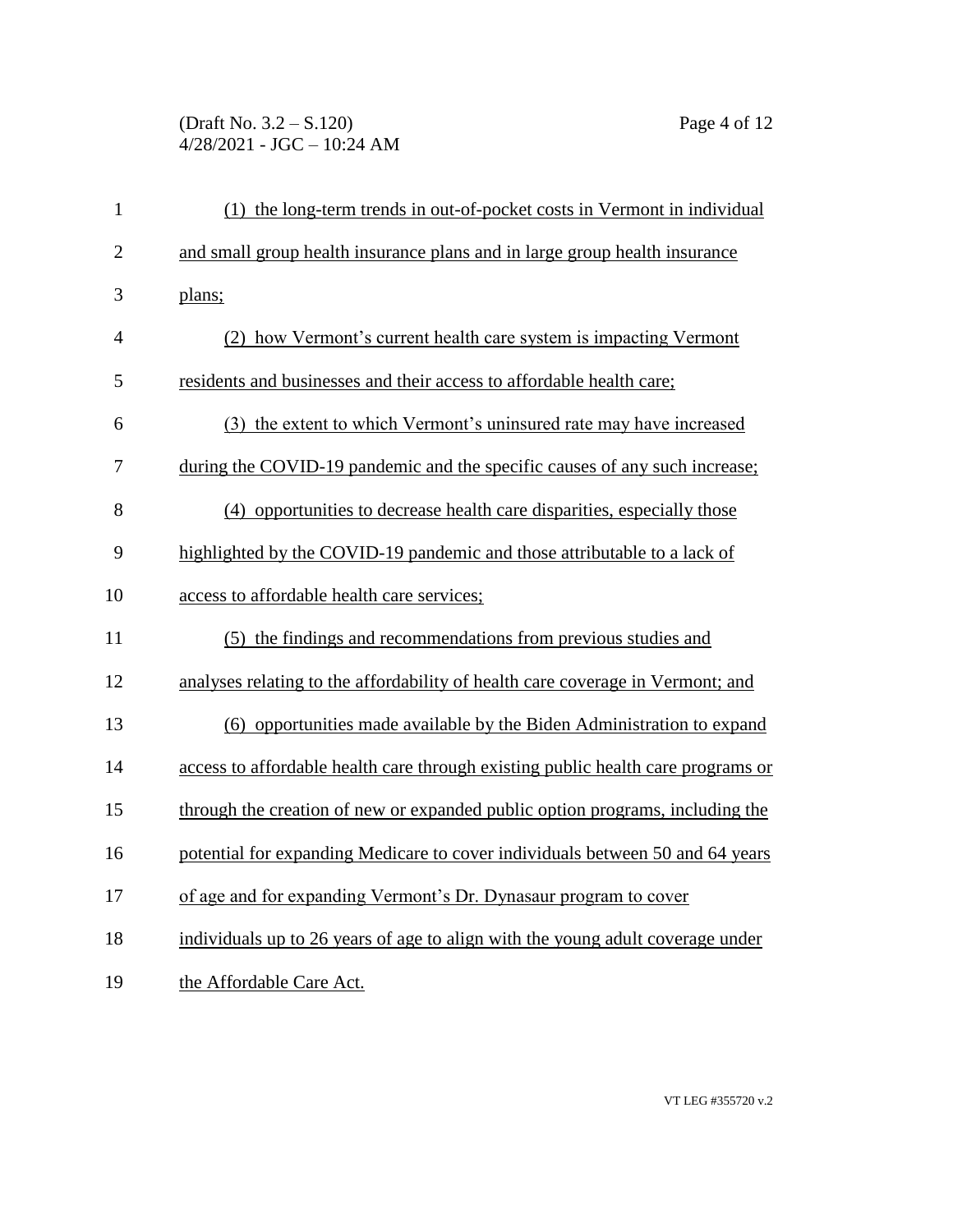## (Draft No. 3.2 – S.120) Page 5 of 12  $4/28/2021 - JGC - 10:24 AM$

| $\mathbf{1}$   | (d) Public engagement. In order to gain a fuller understanding of the             |  |
|----------------|-----------------------------------------------------------------------------------|--|
| $\overline{2}$ | impact of health care affordability issues on Vermont residents, the Task Force   |  |
| 3              | shall:                                                                            |  |
| $\overline{4}$ | (1) Solicit input from a wide range of stakeholders, including health care        |  |
| 5              | providers; health care administrators; Vermonters who lack health insurance or    |  |
| 6              | who have inadequate health coverage; employers; labor unions; members of          |  |
| 7              | the New American and Black, Indigenous, and Persons of Color communities;         |  |
| 8              | Vermonters with low income; and older Vermonters.                                 |  |
| 9              | (2) Beginning on or before September 15, 2021, hold public hearings to            |  |
| 10             | hear from Vermont residents from around the State. Public hearings may be         |  |
| 11             | held in person or by remote means. A summary of the findings from these           |  |
| 12             | field hearings shall be included as an appendix to the Task Force report.         |  |
| 13             | (e) Assistance. To the extent that applicable funds are appropriated in the       |  |
| 14             | fiscal year 2022 budget, the Task Force, through the Office of Legislative        |  |
| 15             | Operations, shall hire a consultant to provide technical and research assistance, |  |
| 16             | deliver actuarial analyses as needed, and support the work of the Task Force.     |  |
| 17             | In addition, the Task Force shall have the administrative, technical, and legal   |  |
| 18             | assistance of the Office of Legislative Operations, the Office of Legislative     |  |
| 19             | Counsel, and the Joint Fiscal Office.                                             |  |
| 20             | (f) Report. On or before January 15, 2022, the Task Force shall present to        |  |
| 21             | the General Assembly its findings and recommendations regarding the most          |  |
|                | VT LEG #355720 v.2                                                                |  |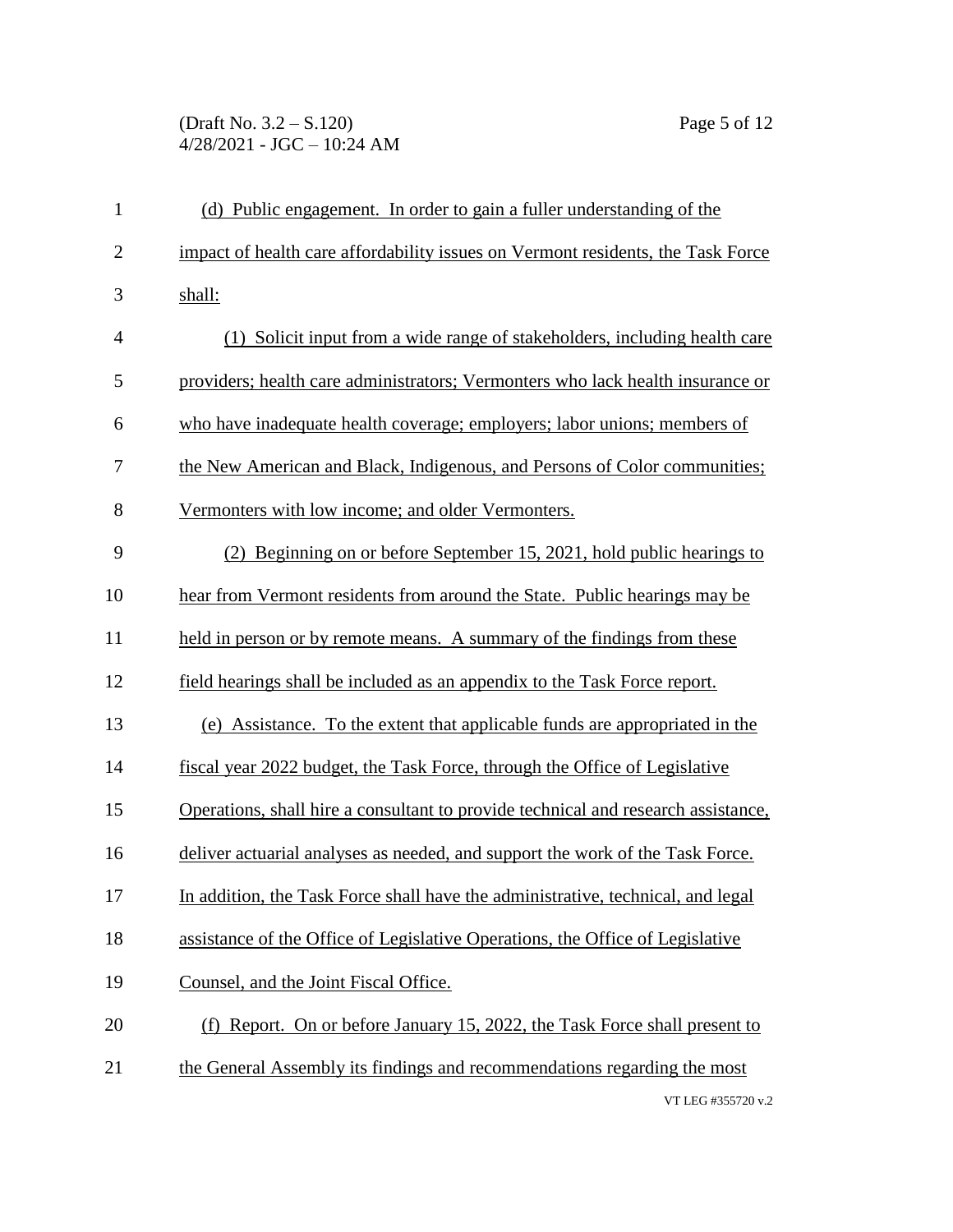(Draft No. 3.2 – S.120) Page 6 of 12 4/28/2021 - JGC – 10:24 AM

| $\mathbf{1}$   | cost-effective ways to expand access to affordable health care for Vermonters            |
|----------------|------------------------------------------------------------------------------------------|
| $\overline{2}$ | without health insurance and those facing high health care costs and the                 |
| 3              | various options available to implement these recommendations.                            |
| $\overline{4}$ | (g) Meetings.                                                                            |
| 5              | (1) The first meeting of the Task Force shall occur on or before August                  |
| 6              | 15, 2021.                                                                                |
| 7              | (2) The Task Force shall select House and Senate co-chairs from among                    |
| 8              | its members at its first meeting. The Co-Chairs shall alternate acting as Chair          |
| 9              | at Task Force meetings.                                                                  |
| 10             | (3) A majority of the Task Force membership shall constitute a quorum.                   |
| 11             | (4) The Task Force shall cease to exist on January 15, 2022.                             |
| 12             | (h) Compensation and reimbursement. For attendance at meetings during                    |
| 13             | adjournment of the General Assembly, the members of the Task Force shall be              |
| 14             | entitled to per diem compensation and reimbursement of expenses pursuant to              |
| 15             | $2 \text{ V.S.A. }$ \$ 23 for not more than eight meetings. These payments shall be made |
| 16             | from monies appropriated to the General Assembly.                                        |
| 17             | *** Accountable Care Organizations; Data Collection; ***                                 |
| 18             | Sec. 3. 18 V.S.A. § 9574 is added to read:                                               |
| 19             | § 9574. DATA COLLECTION AND ANALYSIS                                                     |
| 20             | (a) An accountable care organization shall collect and analyze clinical data             |
| 21             | regarding patients' age, health condition or conditions, health care services            |
|                | VT LEG #355720 $\frac{1}{2}$ 2                                                           |

VT LEG #355720 v.2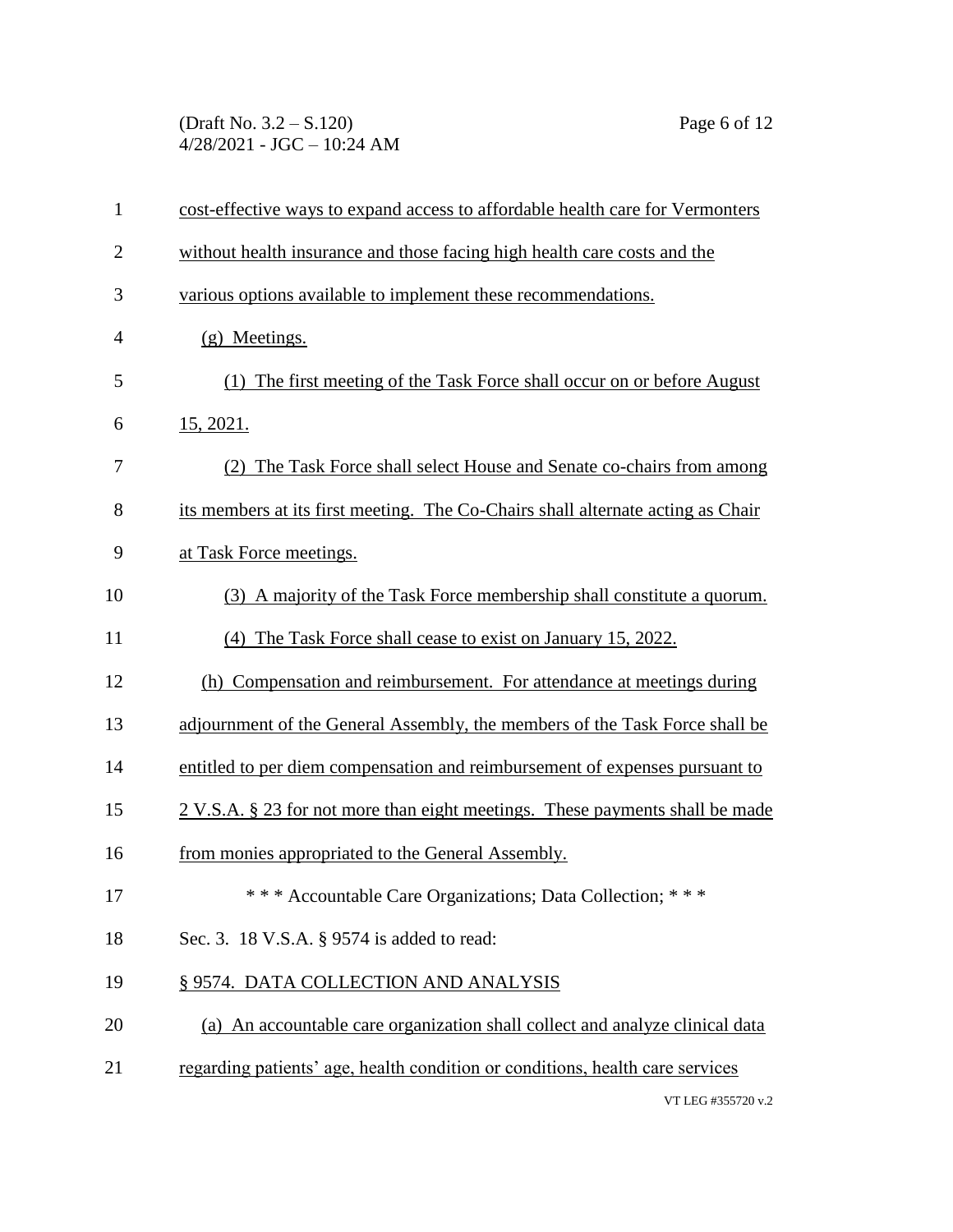(Draft No. 3.2 – S.120) Page 7 of 12 4/28/2021 - JGC – 10:24 AM

| $\mathbf{1}$   | received, and clinical outcomes in order to determine the quality of the care   |  |  |  |
|----------------|---------------------------------------------------------------------------------|--|--|--|
| $\overline{2}$ | provided to its attributed patients, implement targeted quality improvement     |  |  |  |
| 3              | measures, and ensure proper care coordination and delivery across the           |  |  |  |
| 4              | continuum of care.                                                              |  |  |  |
| 5              | (b) An accountable care organization shall provide the results of its quality   |  |  |  |
| 6              | analyses pursuant to subsection (a) of this section to the Green Mountain       |  |  |  |
| 7              | Board.                                                                          |  |  |  |
| 8              | *** Pharmacy Benefit Managers; 340B Entities ***                                |  |  |  |
| 9              | Sec. 4. 18 V.S.A. § 9473 is amended to read:                                    |  |  |  |
| 10             | § 9473. PHARMACY BENEFIT MANAGERS; REQUIRED PRACTICES                           |  |  |  |
| 11             | WITH RESPECT TO PHARMACIES                                                      |  |  |  |
| 12             | * * *                                                                           |  |  |  |
| 13             | (d) A pharmacy benefit manager shall not:                                       |  |  |  |
| 14             | (1) require a claim for a drug to include a modifier to indicate that the       |  |  |  |
| 15             | drug is a 340B drug unless the claim is for payment, directly or indirectly, by |  |  |  |
| 16             | Medicaid; or                                                                    |  |  |  |
| 17             | (2) restrict access to a pharmacy network or adjust reimbursement rates         |  |  |  |
| 18             | based on a pharmacy's participation in a 340B contract pharmacy arrangement.    |  |  |  |
| 19             | Sec. 5. REPEAL                                                                  |  |  |  |
| 20             | 18 V.S.A. § 9473(d) (pharmacy benefit managers; 340B entities) is repealed      |  |  |  |
| 21             | on January 1, 2023.                                                             |  |  |  |

VT LEG #355720 v.2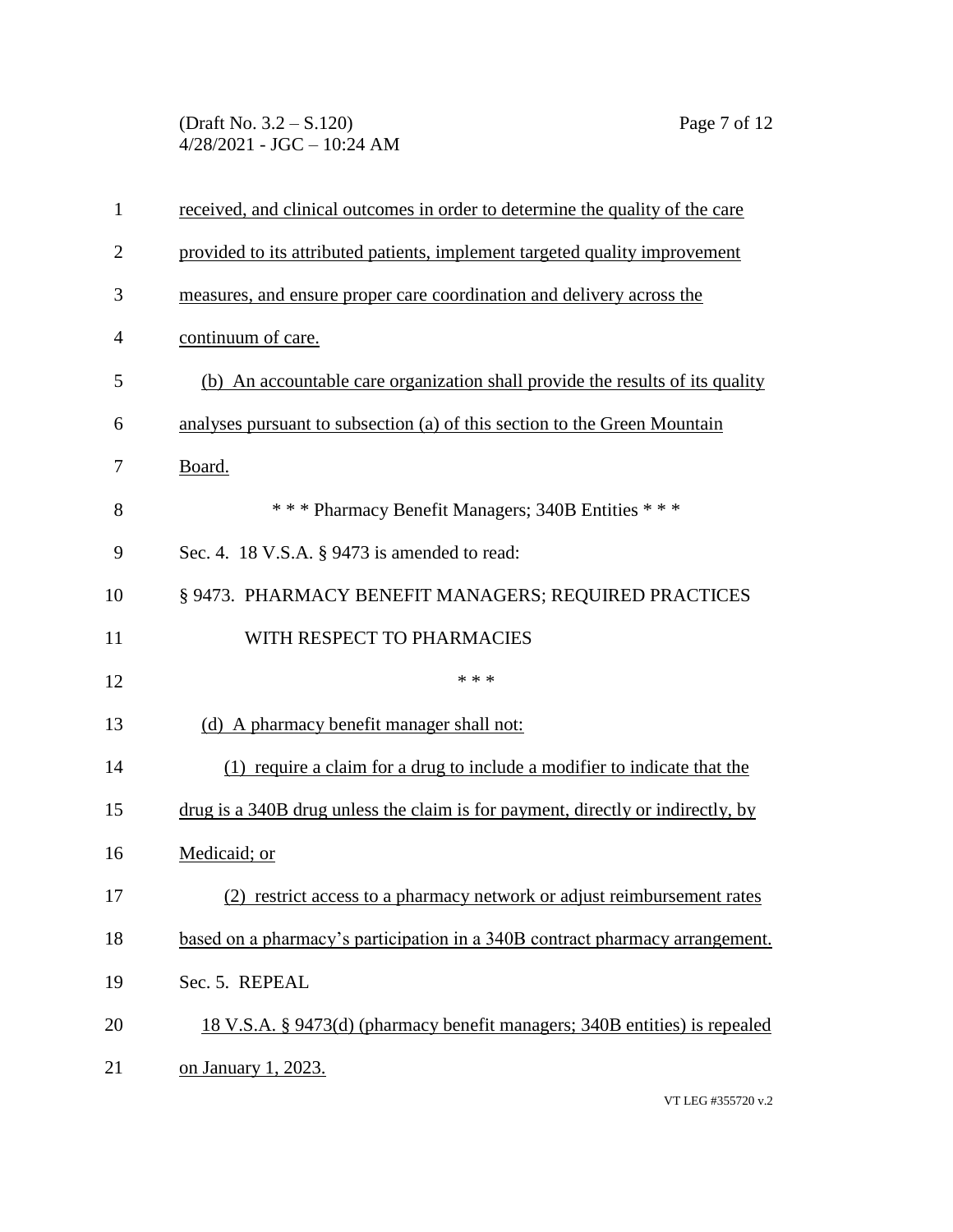(Draft No. 3.2 – S.120) Page 8 of 12  $4/28/2021 - JGC - 10:24 AM$ 

| $\mathbf{1}$   | Sec. 6. DEPARTMENT OF FINANCIAL REGULATION; 340B DRUG                           |  |  |  |
|----------------|---------------------------------------------------------------------------------|--|--|--|
| $\overline{2}$ | PRICING PROGRAM; REPORT                                                         |  |  |  |
| 3              | On or before January 15, 2022, the Department of Financial Regulation, in       |  |  |  |
| 4              | consultation with the Office of the Attorney General, shall report to the House |  |  |  |
| 5              | Committee on Health Care and the Senate Committees on Health and Welfare        |  |  |  |
| 6              | and on Finance regarding national activity affecting participation in the 340B  |  |  |  |
| 7              | Drug Pricing Program, including:                                                |  |  |  |
| 8              | (1) recent changes to the manner in which prescription drug                     |  |  |  |
| 9              | manufacturers pay rebates to pharmacy benefit managers for prescriptions        |  |  |  |
| 10             | filled through 340B pharmacies;                                                 |  |  |  |
| 11             | (2) the potential impacts of these changes on Vermont stakeholders,             |  |  |  |
| 12             | including individual Vermonters; and                                            |  |  |  |
| 13             | (3) possible State responses to prescription drug manufacturer and              |  |  |  |
| 14             | pharmacy benefit manager actions related to participation in the 340B Drug      |  |  |  |
| 15             | Pricing Program.                                                                |  |  |  |
| 16             | *** State Health Improvement Plan ***                                           |  |  |  |
| 17             | Sec. 7. 18 V.S.A. $\S$ 9405(a) is amended to read:                              |  |  |  |
| 18             | (a) The Secretary of Human Services or designee Commissioner of Health,         |  |  |  |
| 19             | in consultation with the Chair of the Green Mountain Care Board and health      |  |  |  |
| 20             | care professionals and after receipt of public comment, shall adopt a State     |  |  |  |
| 21             | Health Improvement Plan that sets forth the health goals and values for the     |  |  |  |
|                | VT LEG #355720 v.2                                                              |  |  |  |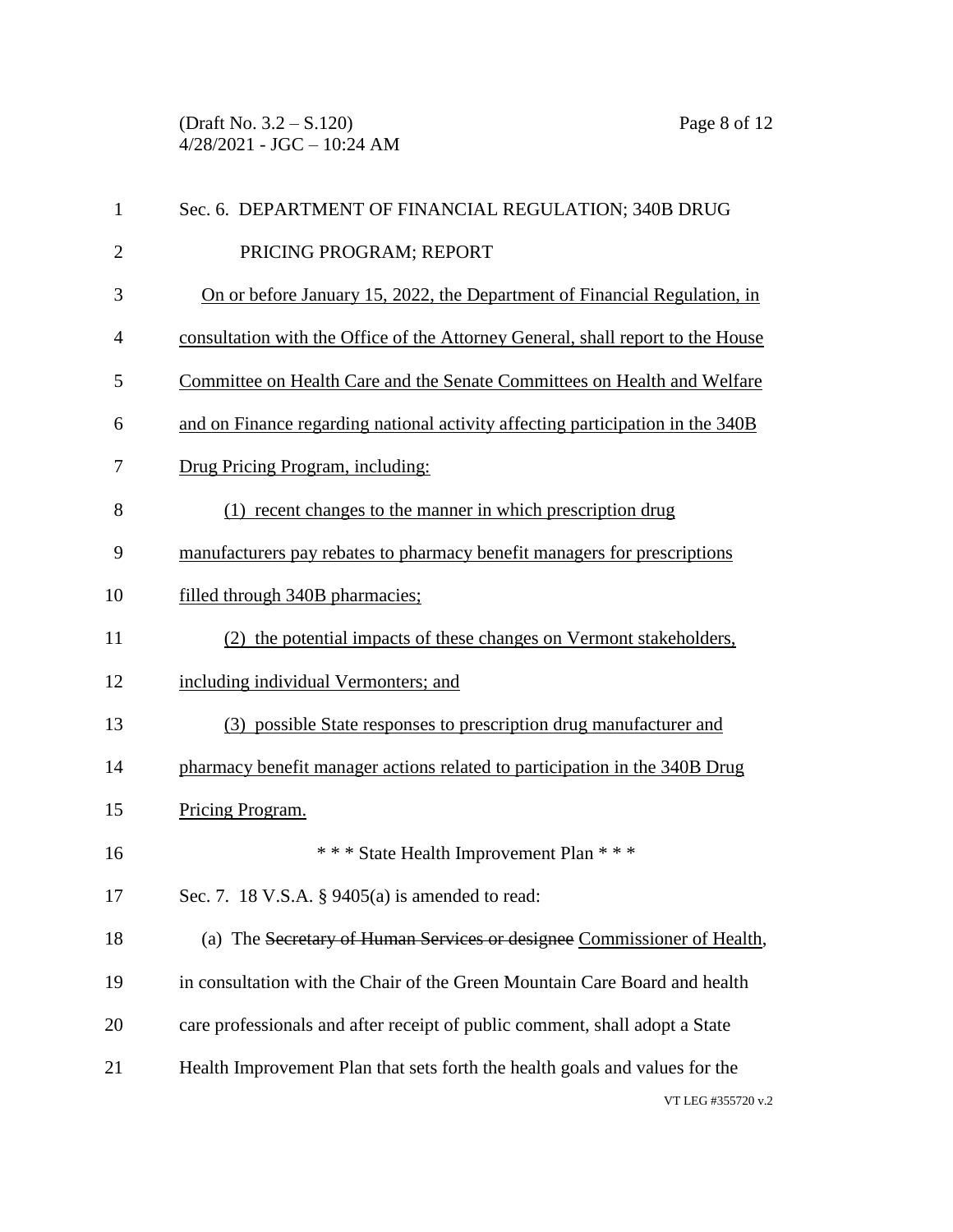(Draft No. 3.2 – S.120) Page 9 of 12 4/28/2021 - JGC – 10:24 AM

| $\mathbf{1}$   | State. The Secretary Commissioner may amend the Plan as the Secretary              |  |
|----------------|------------------------------------------------------------------------------------|--|
| $\overline{2}$ | Commissioner deems necessary and appropriate. The Plan shall include health        |  |
| 3              | promotion, health protection, nutrition, and disease prevention priorities for the |  |
| $\overline{4}$ | State; identify available human resources as well as human resources needed        |  |
| 5              | for achieving the State's health goals and the planning required to meet those     |  |
| 6              | needs; identify gaps in ensuring equal access to appropriate mental health care    |  |
| 7              | that meets standards of quality, access, and affordability equivalent to other     |  |
| 8              | components of health care as part of an integrated, holistic system of care; and   |  |
| 9              | identify geographic parts of the State needing investments of additional           |  |
| 10             | resources in order to improve the health of the population. Copies of the Plan     |  |
| 11             | shall be submitted to members of the Senate Committee on Health and Welfare        |  |
| 12             | and the House Committee on Health Care.                                            |  |
| 13             | Sec. 8. STATE HEALTH IMPROVEMENT PLAN; REPORT                                      |  |
| 14             | On or before January 15, 2022, the Commissioner of Health shall submit             |  |
| 15             | copies of the current State Health Improvement Plan, along with any updates to     |  |
| 16             | the Plan and a timeline for adoption of a new State Health Improvement Plan.       |  |
| 17             | to the House Committees on Health Care and on Human Services and the               |  |
| 18             | Senate Committee on Health and Welfare.                                            |  |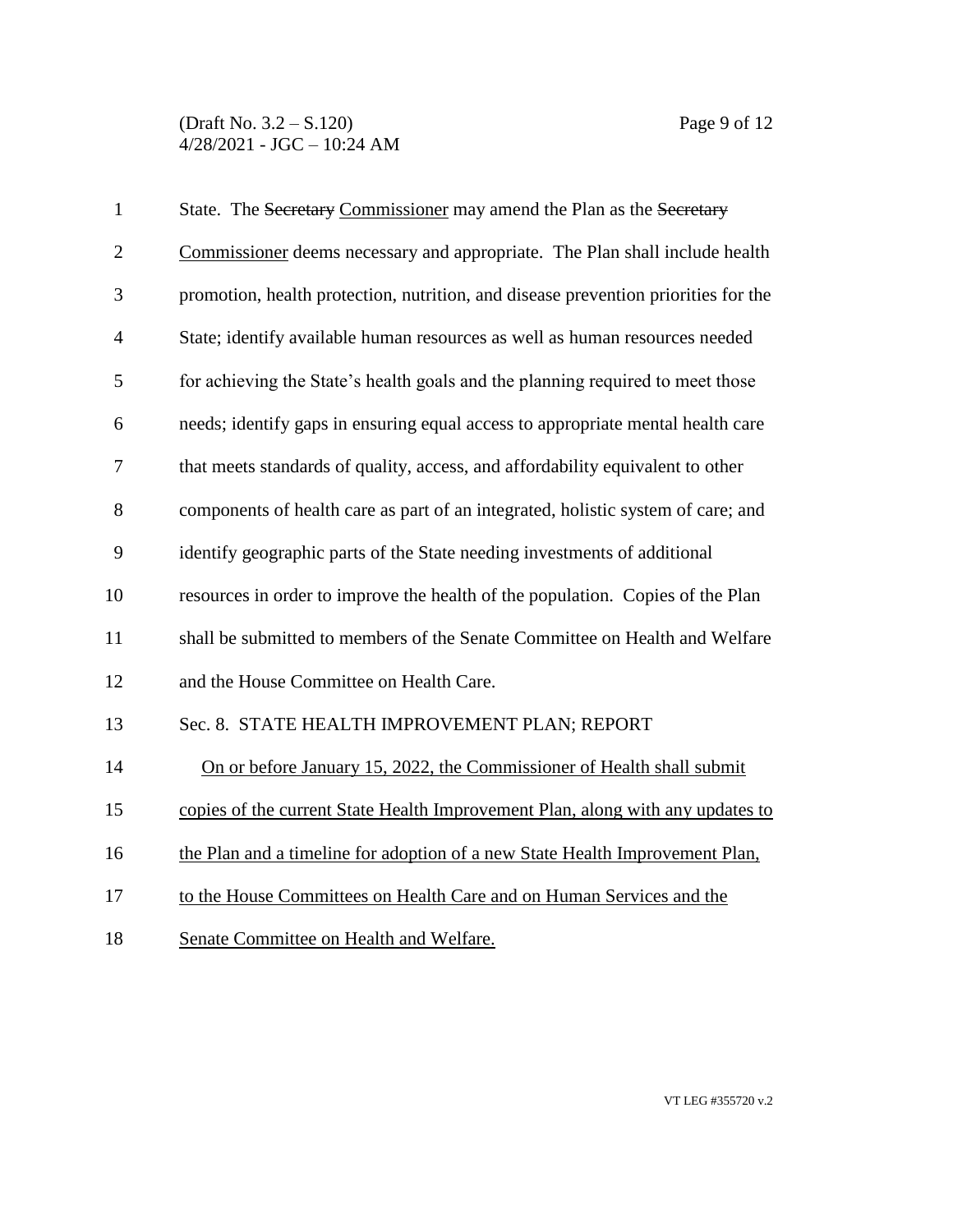| $\mathbf{1}$   | *** Additional Reports ***                                                    |
|----------------|-------------------------------------------------------------------------------|
| $\overline{2}$ | Sec. 9. GREEN MOUNTAIN CARE BOARD; HEALTH INSURANCE;                          |
| 3              | ADMINISTRATIVE EXPENSES; REPORT                                               |
| $\overline{4}$ | On or before January 15, 2022, the Green Mountain Care Board shall            |
| 5              | provide to the House Committee on Health Care and the Senate Committees on    |
| 6              | Health and Welfare and on Finance an analysis of the increases in health      |
| 7              | insurers' administrative expenses over the most recent five-year period for   |
| 8              | which information is available and a comparison of those increases with       |
| 9              | increases in the Consumer Price Index. The analysis shall break out insurers' |
| 10             | administrative costs and cost drivers by category.                            |
| 11             | Sec. 10 ACCOUNTABLE CARE ORGANIZATIONS; CARE                                  |
| 12             | <b>COORDINATION; REPORT</b>                                                   |
| 13             | On or before January 15, 2022, each accountable care organization certified   |
| 14             | pursuant to 18 V.S.A. § 9382 shall provide to the House Committee on Health   |
| 15             | Care and the Senate Committee on Health and Welfare a description of the      |
| 16             | accountable care organization's initiatives to connect primary care practices |
| 17             | with social service providers, including the specific individuals or position |
| 18             | titles responsible for carrying out these care coordination efforts.          |
| 19             | Sec. 11. PRIMARY CARE VISITS; COST-SHARING; REPORTS                           |
| 20             | (a) On or before January 15, 2022, the Department of Vermont Health           |
| 21             | Access, in consultation with the Department of Financial Regulation, health   |
|                | VT LEG #355720 v.2                                                            |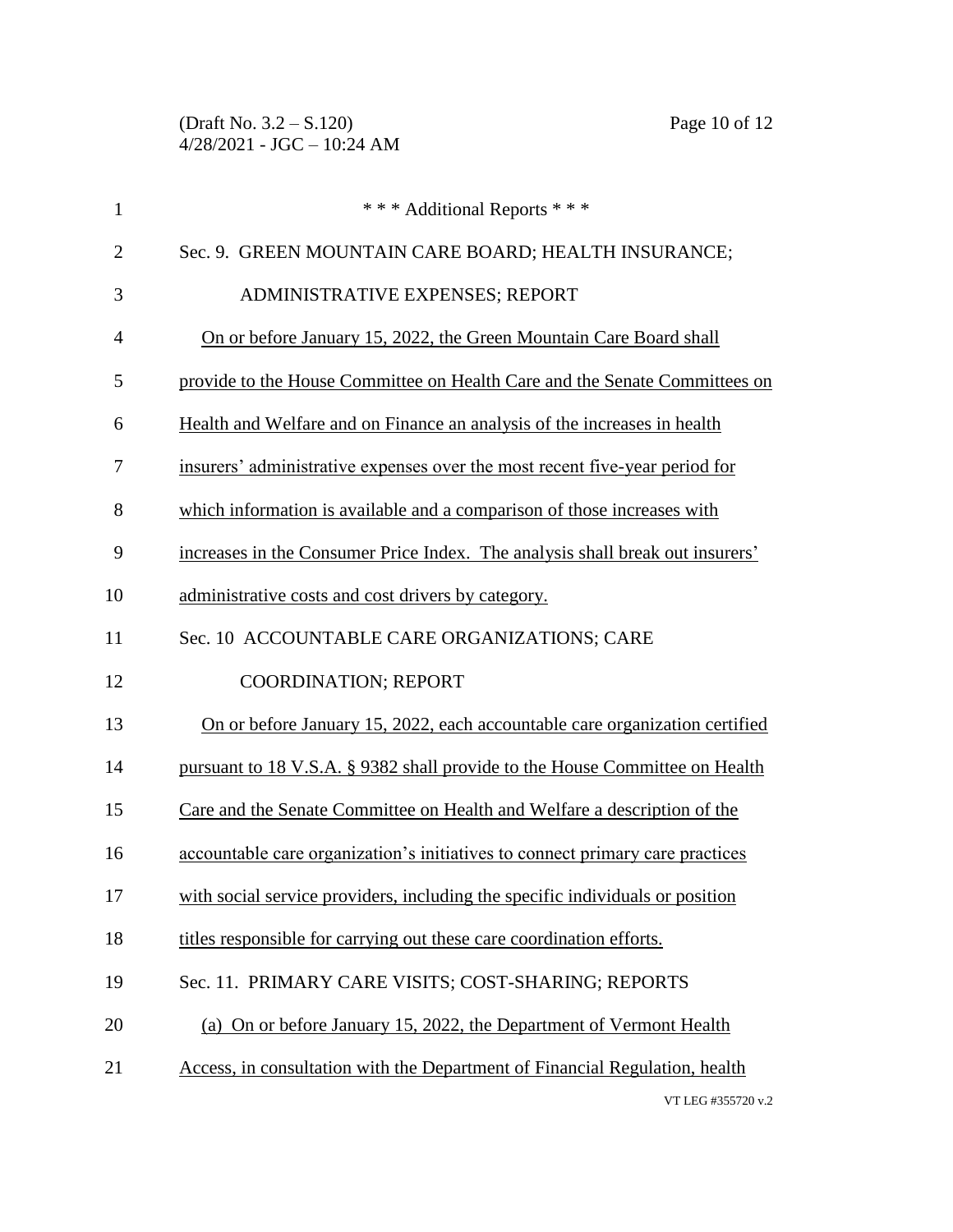(Draft No. 3.2 – S.120) Page 11 of 12 4/28/2021 - JGC – 10:24 AM

| $\mathbf{1}$   | insurers, and other interested stakeholders, shall provide to the House         |  |  |
|----------------|---------------------------------------------------------------------------------|--|--|
| $\overline{2}$ | Committee on Health Care and the Senate Committees on Health and Welfare        |  |  |
| 3              | and on Finance an analysis of the likely impacts on qualified health plans,     |  |  |
| 4              | patients, providers, health insurance premiums, and population health of        |  |  |
| 5              | requiring individual and small group health insurance plans to provide each     |  |  |
| 6              | insured with at least two primary care visits per year with no cost-sharing     |  |  |
| 7              | requirements.                                                                   |  |  |
| 8              | (b) On or before January 15, 2022, the Green Mountain Care Board, in            |  |  |
| 9              | consultation with the Departments of Financial Regulation and of Human          |  |  |
| 10             | Resources, health insurers, and other interested stakeholders, shall provide to |  |  |
| 11             | the House Committee on Health Care and the Senate Committees on Health          |  |  |
| 12             | and Welfare and on Finance an analysis of the likely impacts on patients,       |  |  |
| 13             | providers, health insurance premiums, and population health of requiring large  |  |  |
| 14             | group health insurance plans, including the plans offered to State employees    |  |  |
| 15             | and to school employees, to provide each insured with at least two primary      |  |  |
| 16             | care visits per year with no cost-sharing requirements.                         |  |  |
| 17             | * * * Effective Dates * * *                                                     |  |  |
| 18             | Sec. 12. EFFECTIVE DATES                                                        |  |  |
| 19             | This act shall take effect on passage.                                          |  |  |